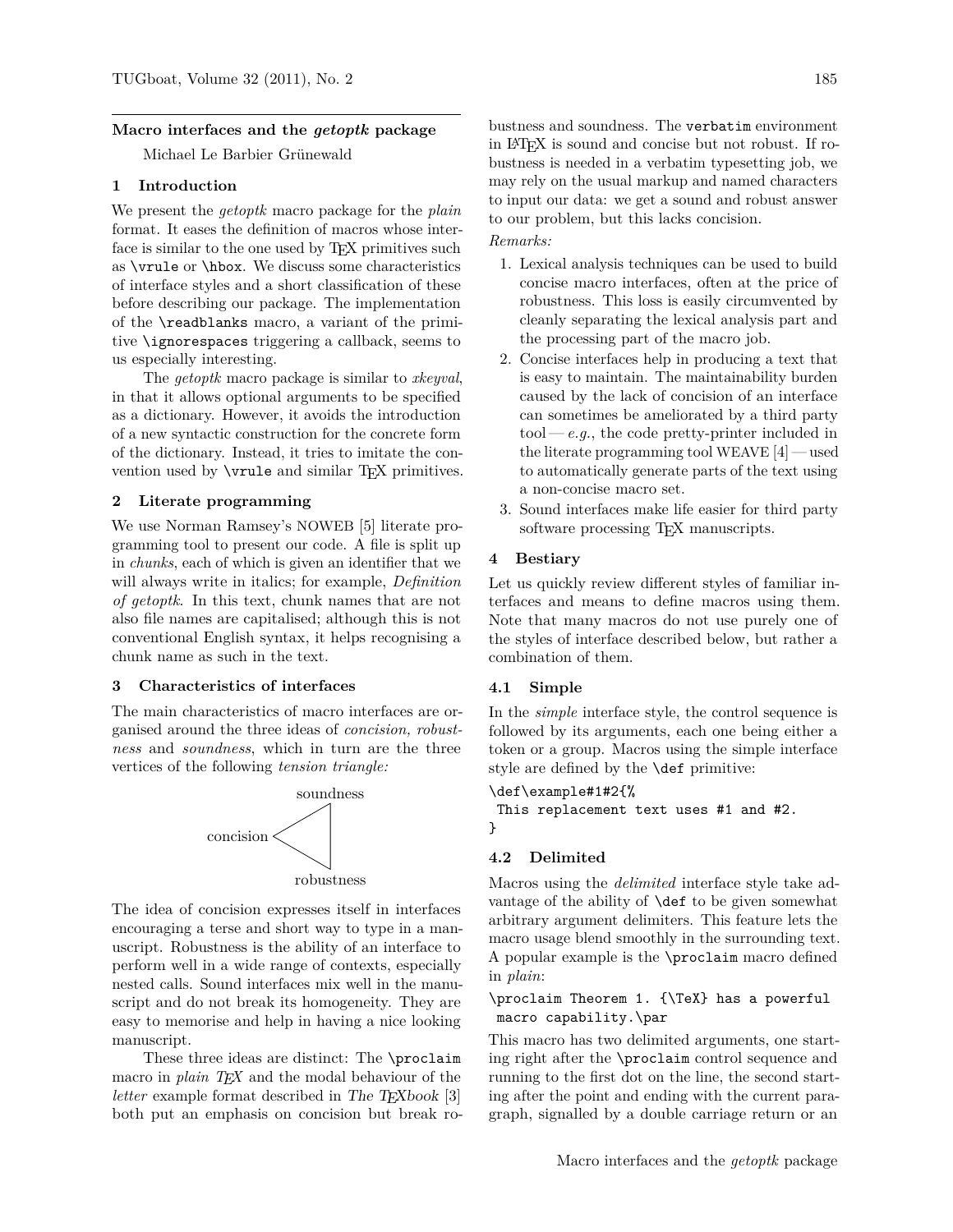explicit \par as in the example above. If \proclaim were designed to use the simple interface style, the previous usage example would have look like this:

\proclaim{Theorem 1}{{\TeX} has a powerful macro capability.}

# **4.3 Register**

The *register* interface style relies on registers and control sequences instead of formal arguments to pass informations to the macro. With a hypothetical implementation of \proclaim using this interface style, the previous example could be:

```
\def\proclaimlabel{Theorem 1}
\def\proclaimtext{{\TeX} has a powerful
macro capability.}
\proclaim
```
# This use of *global variables*, as it is often referred to in classical programming languages, usually breaks the ability of a macro to support nested calls. This is not always a problem in TEX, where modifications of registers can be made local to a group. There is a realm where this use of global variables is often the rule: machine level programming. Indeed, many BIOS or OS functions on PCs are serviced through software interruptions. In the typical case, the registers of the machine are assigned values corresponding to the parameters of the call, and the interruption is then triggered.

Some interactions with the typesetting engine TEX are achieved through the use of dedicated registers. Using a register style for the interface of a macro may give the user a feeling he is interacting with TEX as a machine. This style may be appropriate for font selection schemes and other "system services". The main macro of our package partially uses this interface style.

There is no special provision needed to define a macro using such an interface, though some packages, including *getoptk*, provide the user with specialised macros used to set the values of the registers.

# **4.4 Keyword**

The TEX primitives \hrule, \vrule, \hbox, \vbox and \vtop use a special interface style that we call the *keyword* interface style. A typical call to the \hrule primitive is:

# \hrule width 12pt depth 2pt height 10pt

Each parameter to the call is introduced by a keyword, then comes the actual parameter associated to the keyword. Keywords have no fixed order and it is possible to repeat the same keyword more than once or to omit some or all of them. It is a very flexible

way to pass arguments to macros, similar to *labels* in the OCaml programming language. Unluckily, there is no facility in TEX itself or in *plain* to define macros using this interface style. The second part of this paper presents such a facility. A close variant of this style is the *keyval* style discussed hereafter and whose popularity among LAT<sub>EX</sub> hackers is increasing.

# **4.5 Starred**

Macros having a *starred* variant are well known to LATEX users. Structure domain related macros, such as \chapter or \section, usually have a starred variant whose behaviour is similar to the original version but does not produce an entry in the table of contents of the document or receive a section number. The use of a macro using this interface style and the simple interface style is illustrated by the following line of code:

# \section\*{Introduction}

Starred variants of macros are supported by the preferred LATEX methods for creating new macros. Any macro defined by \newcommand can use the pseudopredicate \@ifstar to check for itself being called with a star or not.

# **4.6 Bracket**

A common feature found in interfaces to macros defined in LAT<sub>EX</sub> is the use of a bracketed optional argument. We call this the *bracket* style interface. The **\cite** macro defined by LAT<sub>E</sub>X uses this interface style and the simple one, as illustrated by:

# \cite[Theorem~1]{TEXBOOK}

The definition of macros using this style of interface is supported in L<sup>AT</sup>EX by **\newcommand**, where the \cite command used above could have been (but was not) defined by

# $\newcommand{\cite}[1]_{1}...$

# **4.7 Keyval**

The *keyval* interface style is named after a popular LATEX package *keyval* by David Carlisle [\[2\]](#page-7-0) and its successor *xkeyval* by Hendri Adriaens [\[1\]](#page-7-0).

Macros using this interface style allow options of the form key=value; a sample use is:

### \mybox[text=red,left=5pt]{some text}

It is easy to define macros using this interface style with the *xkeyval* package, which is available to *plain* and LATEX users. This interface is probably unsound in a *plain* T<sub>E</sub>X document but may fit well in a LAT<sub>E</sub>X document, since the notation it uses is reminiscent of the one used for package arguments.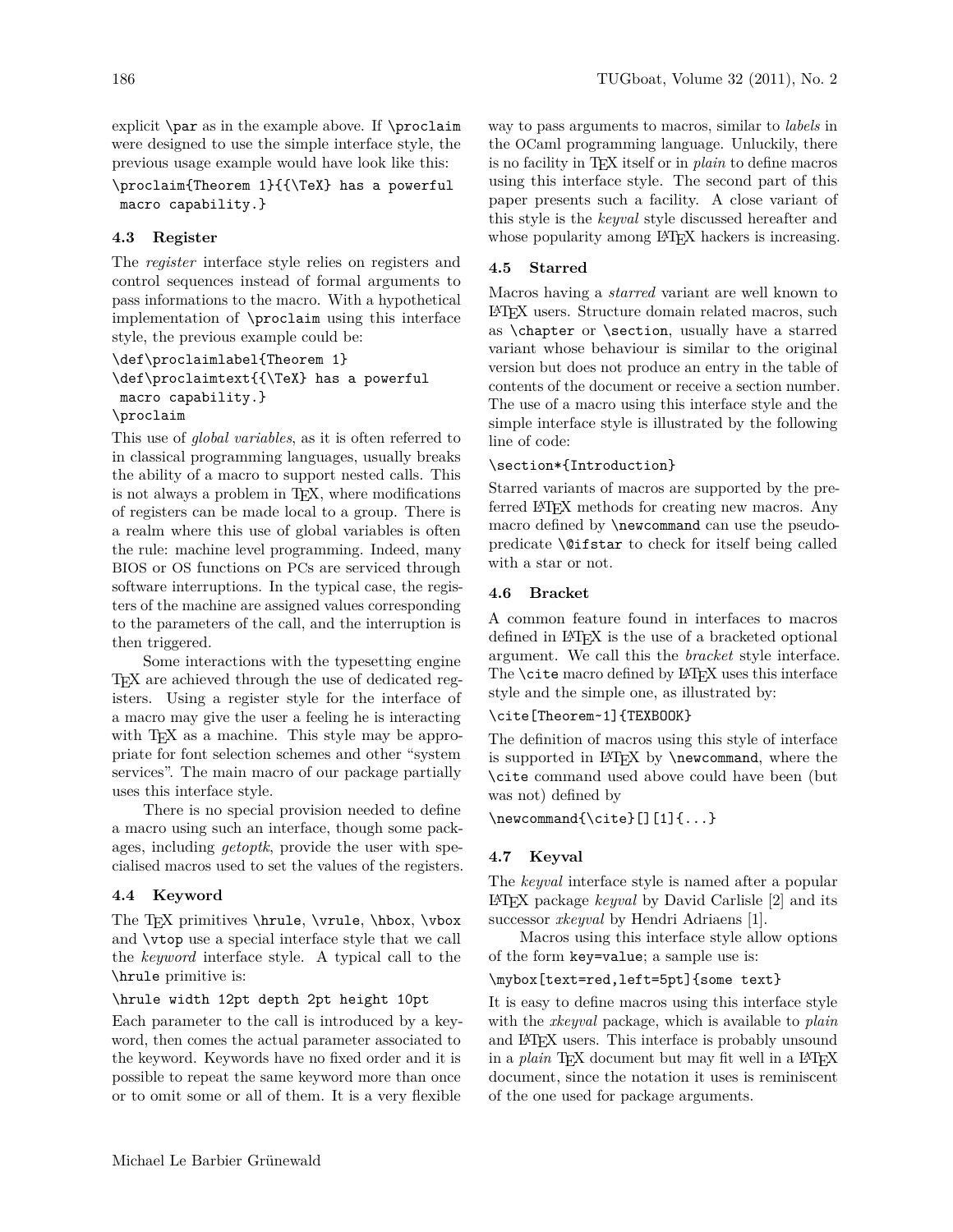# <span id="page-2-0"></span>**5 Presentation of the package**

We now describe the interface and the implementation of the *getoptk* package. Our goal is to provide users of *getoptk* with an easy way to define macros using the *keyword interface style* described above. This style is a very flexible way to pass arguments to macros and already used by TEX primitives. The use of this style therefore favours *soundness* of the interface.

Rather than presenting a formal specification of our macros, let us take a look at an example of utilisation and use that as a basis to discuss the features and the operation of the package.

# **5.1 Usage example**

We show how to use *getoptk* to define \example, a macro having a mandatory argument and accepting optional arguments in the *keyword* interface style.

```
\langle example.text \rangle \equiv
```

```
\input getoptk
\catcode'\@=11
\langle Dictionary\ definition \rangle\langle Main\ definition \rangle\langle\textit{Usage}\rangle\langle Usage~equivalence \rangle\bye
```
We need first to read the *getoptk* package. In the code chunk *Dictionary definition* we require the creation of a new optional argument dictionary that we fill with bindings between keywords and behaviours. In the following, we refer to a dictionary of this kind as a *behaviour dictionary*. We then define the \example command itself where the magic happens in *Main definition* and add a few examples in *Usage* and their replacement text after the call to \getoptk in *Usage equivalence*.

Note that we use private names containing @ in this example, thus the example starts with the familiar \catcode mantra.

We require the creation of a fresh behaviour dictionary— a data structure represented by a control sequence— with \newgetoptkdictionary to bind keywords to behaviours. In this example, the binding operations are performed by the commands

```
\defgetoptkflag,
\defgetoptkbracket and
\defgetoptkcount.
```
The bindings are written in the dictionary associated with example because it is the last one created. (It is possible to choose another dictionary with \setgetoptkdictionary.) The binding macros mix the register interface style and the simple one. This is convenient because this avoids repeating the argument example each time a binding macro is called and there is no plausible usage scenario involving nasty nested calls.

 $\langle Dictionary \ definition \rangle \equiv$ 

```
\newgetoptkdictionary{example}
\defgetoptkflag{alpha}{(alpha)}
\defgetoptkflag{beta}{(beta)}
\defgetoptkcount{gamma}{(gamma #1)}
\defgetoptkbracket{delta}{%
  \ifgetoptkbracket
    (delta "#1")%
  \else
    (delta)%
  \fi}
```
Each binding macro has two arguments: a *keyword*, that consists of a sequence of catcode 11 tokens, and a *behaviour*, a valid replacement text for a macro. The binding macro arranges things so that each occurrence of the keyword seen in the call to \example triggers the evaluation of the corresponding behaviour. Before we give more details on this triggering mechanism and the semantics of the binding, let us look at the definition of \example:

```
\langle Main\ definition \rangle \equiv\def\example{%
    \setgetoptkdictionary{example}%
    \getoptk\example@M}
  \def\example@M#1#2{%
    \par\noindent[{\tt #1}][#2]}
```
We see that the definition of **\example** is basically a call to \example@M, supervised by \getoptk. The task of \getoptk is to look for keywords on the input stream and aggregate the corresponding behaviours and arguments. The resulting aggregate is then given as the first argument to \example@M. Before we pass control to \getoptk, we first use \setgetoptkdictionary to activate the behaviour dictionary defined above.

Returning to the above *Dictionary definition*, the two calls to \defgetoptkflag bind the keywords alpha and beta with the behaviours (alpha) and (beta). These are saved as the replacement texts of \getoptk@behaviour@example@alpha and \getoptk@behaviour@example@beta. Given this, \getoptk arranges things so that the sequence:  $\langle Usage\rangle \equiv$ 

\example beta alpha {omega}

expands to:

```
hUsage equivalencei ≡
 \example@M{%
    \getoptk@behaviour@example@beta
    \getoptk@behaviour@example@alpha
 }{omega}
```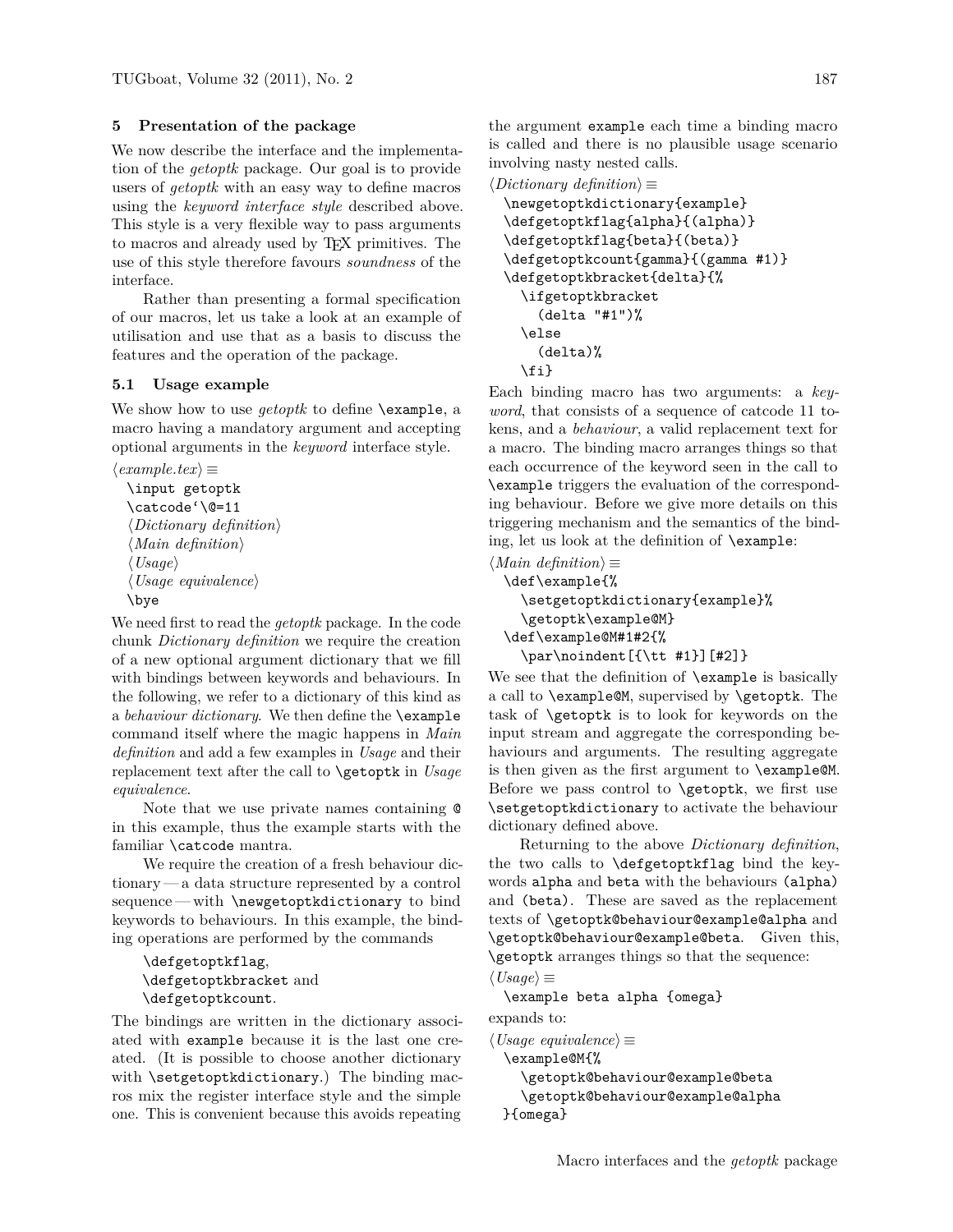<span id="page-3-0"></span>The call to \defgetoptkcount binds gamma to the behaviour (gamma #1) but also notes that the gamma keyword must be followed by an integer— a valid right-hand-side for *count* registers. This integer will replace the formal paragraph #1 when behaviours are triggered.

The last binding of our example is performed by \defgetoptkbracket, that defines a keyword admitting an optional bracketed argument. As illustrated by our example, the behaviour uses the predicate \ifgetoptkbracket to test for the presence of an optional argument. This is a true predicate created by the \newif command. The sequence

 $\langle Usage\rangle + \equiv$ 

\example gamma 2 delta [10] {omega}

then expands to

```
\langle Usage\ equivalence\rangle + \equiv\example@M{%
    \getoptk@behaviour@example@gamma{2}%
    \getoptkbrackettrue
    \getoptk@behaviour@example@delta{10}%
 }{omega}
```
The **\getoptk** command is generous in accepting white space. In the following example, both calls to \example are expanded the same way.

```
\example delta[2]gamma10beta{omega}
\example delta [2] gamma
10 beta {omega}
```
The *getoptk* package provides more binding macros, reading dimensions or tokens, and it is also possible to create new ones [\(6.6\)](#page-5-0).

# **5.2 Criticism of the interface**

We criticise the interface of a macro using \getoptk to get its optional arguments, in view of the three characteristics we isolated in the introduction:

- **soundness** holds, because the interface mimics the behaviour of some TEX primitives;
- **concision** is as respected as it can, but the interface to a macro admitting a large number of optional arguments cannot be that concise;
- **robustness** seems to hold, and it is also possible to circumvent the direct use of \getoptk and directly construct the resulting call, as demonstrated by the *Usage equivalence* chunks above.

#### **6 Implementation**

We dive here into the deepest part of the job.

# **6.1 Overview**

There are three important parts in the implementation. The *Definition of getoptk* and the elaboration of dedicated *Lexical analysis procedures* will almost entirely capture our attention. It is also useful to define macros manipulating *Behaviour dictionaries*: the techniques used there are very similar to those used in list processing [\[3,](#page-7-0) p. 378] and we will not give many details. In these three parts, there are a few short macro definitions that may have a general usefulness, we gather them in *Ancillary definitions*.

 $\langle getoptk.tex\rangle \equiv$ \catcode'\@=11  $\langle$ *Ancillary definitions* $\rangle$  $\langle Lexical\ analysis\ procedures \rangle$  $\langle Definition \ of \ getoptk \rangle$ h*Behaviour dictionaries*i \catcode'\@=12

The very special nature of TEX programs forbids the use of literate programming techniques to describe the flow of the procedure. We use instead an imperative pseudo-code notation, where *d* stands for the active behaviour dictionary and *c* is the argument given to \getoptk, the callback taking control of the execution flow after \getoptk completes its task.

| <b>Algorithm 1</b> Workflow of getoptk           |
|--------------------------------------------------|
| $x \leftarrow \emptyset$ {accumulator}           |
| $f \leftarrow true \{loop flag\}$                |
| while f do                                       |
| $k \leftarrow \langle incoming \ tokens \rangle$ |
| 5: if k is bound in d then                       |
| $b \leftarrow$ behaviour of k                    |
| $a \leftarrow$ argument of k                     |
| stack b and a on $x$                             |
| else                                             |
| $f \leftarrow false$<br>10:                      |
| apply $c$ to $x$                                 |
| process tokens in $k$                            |
| end if                                           |
| end while                                        |

The work needed to implement this simple procedure falls in three categories. First, we have to manipulate data structures. The easiest way to do this is to use registers to store arguments and output of procedures manipulating the data structure. There is no special difficulty in this lengthy task. Second, structured programming in T<sub>E</sub>X is always an involved task, since the decision parts of the code have to put the bits whose processing they require on the stream of incoming tokens. We end up with many short macros mutually calling themselves. Again, there is no real difficulty here but rather a code organisation problem. Third, there are a few tricks in the lexical analysis techniques used [\(6.7\)](#page-6-0).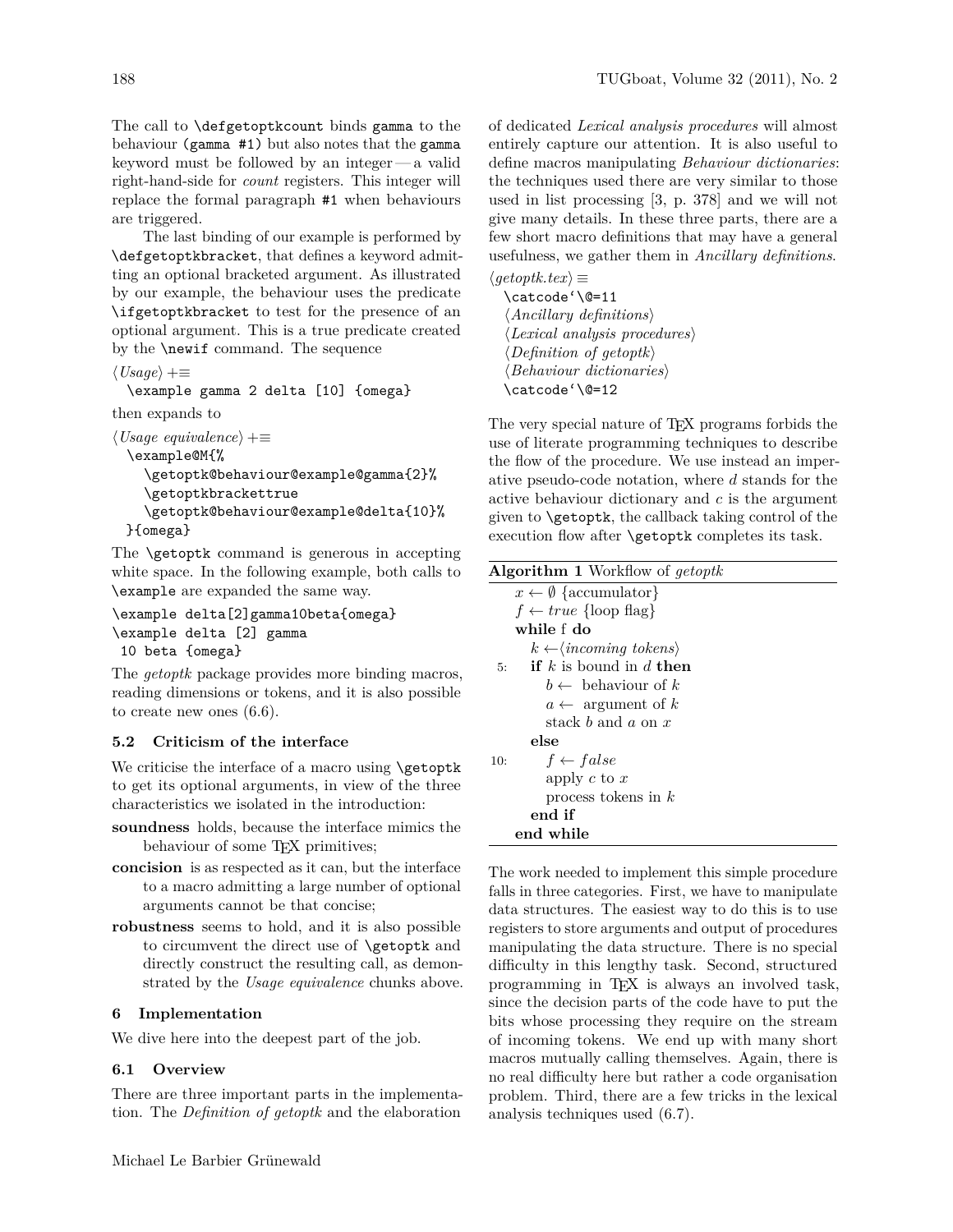### **6.2 Ancillary definitions**

We use many short macros whose definition can be found in The T<sub>E</sub>Xbook, such as  $\geq$ boble:

```
\langle Ancillary\ definition s \rangle \equiv\def\gobble#1{}
   \langle More\ ancillary\ definitions \rangle
```
We also need \cslet, \elet and \csdef but omit the definition of these classical macros here. Instead we proceed to the definition of \tokscat used later in the text to concatenate two token registers into a third, as in

# \tokscat\toks0 &\toks2\to{\toks0}

Note the space after the first occurrence of the character 0, it is mandatory to put a space there if you do not use a named token register.

```
\langle\text{Ancillary definitions}\rangle + \equiv\def\toksloadcsexpansion#1\to#2{%
    #2=\expandafter{#1}}
  \def\tokscat#1&#2\to#3{%
    \beginnext
    \edef\tokscat@a{\the#1\the#2}%
    \toks2={#3}%
    \toksloadcsexpansion\tokscat@a
      \to{\toks4}%
    \edef\next{\the\toks2={\the\toks4}}%
    \endnext}
```
This control sequence is similar to  $\cong$  Concatenate [\[3,](#page-7-0) p. 378] concatenating two lists.

# **6.3 Description of behaviour dictionaries**

A behaviour dictionary is a list of triples represented like this:

```
\\{{hkeywordi}{hparseri}{hbehaviouri}}
```
We already discussed the *keyword* and *behaviour* fields [\(5.1\)](#page-2-0) but there is a new feature. The *parser* field contains a control sequence whose job is to read the argument associated with *keyword,* removing its tokens from the input stream and storing them in a dedicated token register:

```
\langle Definition \ of \ getoptk \rangle \equiv
```

```
\newtoks\getoptkargument
```
Once the parser has completed its task, it gives control back to *getoptk* by calling **\getoptkcallback**.

The **\getoptk** macro requires that a valid behaviour dictionary be stored in \getoptkdictionary before it is called. The \setgetoptkdictionary macro can be used for this; it is defined in *Behaviour dictionaries*, together with macros used in *Dictionary definition* from the usage example [\(5.1\)](#page-2-0).

### **6.4 Definition of entry and exit blocks**

The main piece of code is divided into many small macros, whose names consist of a common prefix *getoptk* followed by the private namespace character @ and a capital letter. This notation is inspired by assembly languages providing local labels (usually denoted by a single digit). Using this notation puts the emphasis on all these macros being private pieces of a larger entity. The letter is sometimes chosen according to the function of the code (continue, end or exit, loop, main, predicate) but most of the time, letters are simply used in sequence, from A to Z. Small letters are used for private variables. Here is the, somewhat deceiving, definition of \getoptk:

```
\langle Definition \ of \ get \ the \ \rangle + \equiv\def\getoptk#1{%
     \beginnext
     \toks0={#1}%
     \toks2={}%
     \toks4={}%
     \toks6={}%
     \getoptkargument={}%
     \getoptk@L}
```
The argument of \getoptk is a callback, it is saved in \toks0, that corresponds to *c* in Algorithm [1.](#page-3-0) The content of \getoptkargument and some scratch registers are erased. The register \toks2 plays the role of the accumulator *x*. The first token of the replacement text is \beginnext, which has not yet been defined. As its name suggests, it has a companion macro \endnext:

```
\langle Ancillary\ definitions \rangle + \equiv\def\beginnext{%
    \begingroup
    \let\next\undefined}
  \def\endnext{%
    \expandafter\endgroup\next}
```
This kind of construction is familiar to T<sub>E</sub>X programmers using \edef constructs: it allows the easy opening of a group inside which we are allowed to play all kinds of register-based games and finally use \edef to compute an appropriate replacement text for \next. The exit block of our procedure is:

```
\langle Definition \ of \ getoptk \rangle + \equiv\def\getoptk@E{%
     \edef\next{%
       \the\toks0{\the\toks2}%
       \the\toks4}%
     \endnext}
```
We already know that **\toks0** holds the callback registered by the user who called \getoptk, and \toks2 the material gathered so far by the whole procedure.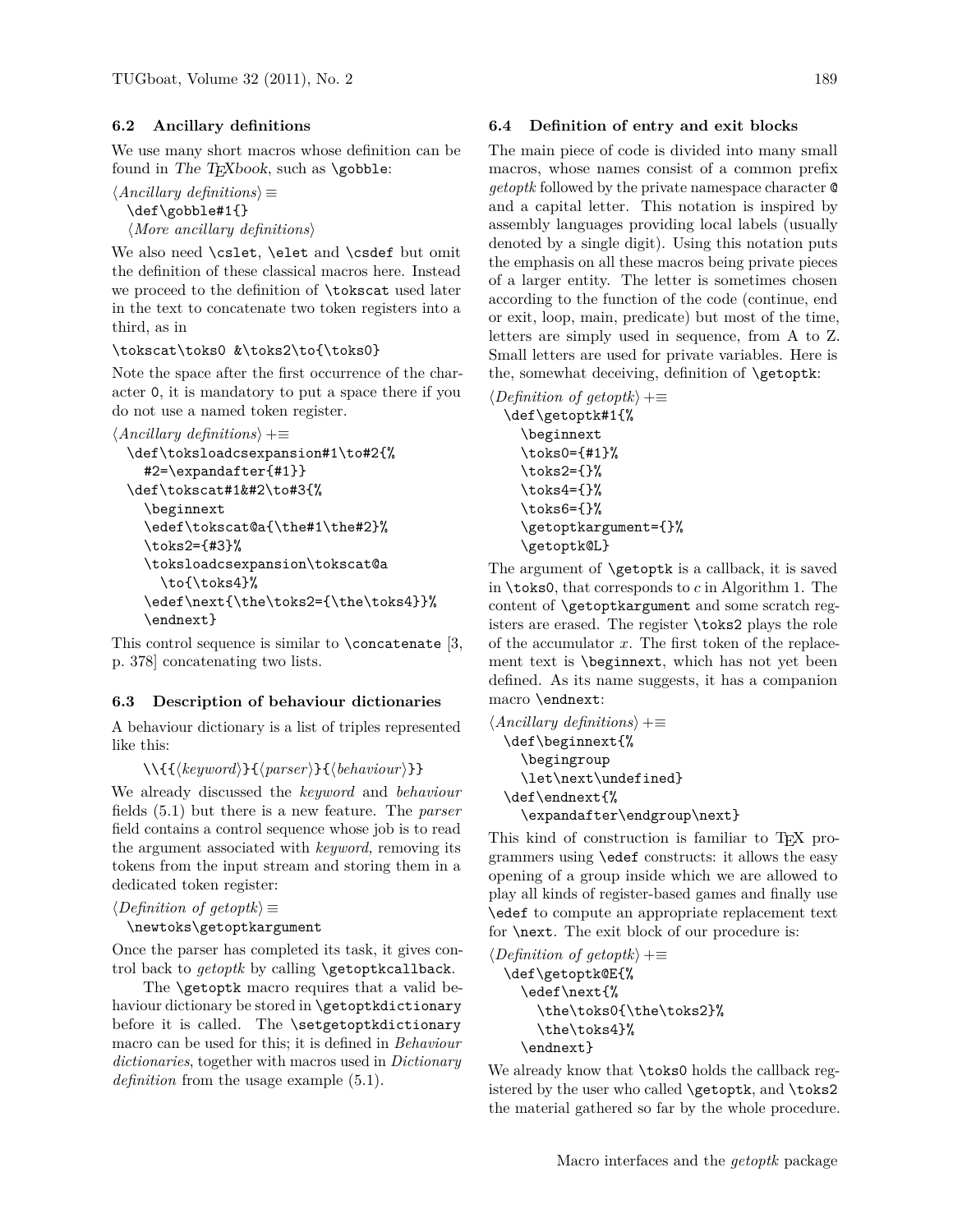<span id="page-5-0"></span>Register \toks4 corresponds to *k* in Algorithm [1](#page-3-0) and contains tokens that were removed from the input stream but failed to compare with a keyword bound in the active behaviour dictionary. Please take a look again at the first example of usage discussed above  $(5.1)$ :

# \example beta alpha {omega}

When the **\getoptk** procedure completes it ultimately calls \getoptk@E. Right after the evaluation of \edef the replacement text of \next is

# \example@M{%

\getoptk@behaviour@example@beta \getoptk@behaviour@example@alpha}

which \expandafter puts again in the stream of incoming tokens, therefore replacing the original sequence \example beta alpha.

# **6.5 Definition of the main loop**

We read the incoming tokens that may stand for a keyword. For this, we use two custom lexical analysis procedures  $(6.7)$ : \readblanks that discards blanks on the input stream and \readletters that gathers tokens with *catcode* = 11 in a register.

```
\langle Definition \ of \ getoptk \rangle + \equiv\def\getoptk@L{%
    \readblanks\then\getoptk@A\done}
  \def\getoptk@A{%
    \readletters\to\toks4\then
       \getoptk@B
    \done}
```
We now look for the keyword stored in \toks4 in the dictionary \getoptkdictionary, using the classical list scanning technique described in The T $\bar{F}X$ book [\[3,](#page-7-0) p. 378].

```
\langle Definition \ of \ getoptk \rangle + \equiv\def\getoptk@B{%
    \let\getoptk@N\getoptk@E
     \let\\\getoptk@S
     \getoptkdictionary
     \getoptk@N}
```
The scanning macro \getopk@S first unpacks its argument into a triple

```
\{\langle keyword \rangle\}{\langle parser \rangle}\{\langle behavior \rangle\}\}
```
The real work happens in \getoptk@T, which sets the value of the \getoptk@N callback to a value requiring the lecture of an argument to *keyword* with *parser*. Two values for the *parser* field have a special meaning: an empty value means no argument, while [] means a bracketed optional argument.

```
\langle Definition \ of \ getoptk \rangle + \equiv
```
\def\getoptk@S#1{\getoptk@T#1}

```
\def\getoptk@T#1#2#3{%
  \edef\getoptk@a{\the\toks4}%
  \def\getoptk@b{#1}%
  \def\getoptk@p{#2}%
  \ifx\getoptk@a\getoptk@b
    \let\\\gobble
    \toks6={}%
    \toks8={#3}%
    \def\getoptk@N{#2}%
    \def\getoptk@a{}%
    \ifx\getoptk@p\getoptk@a
      \let\getoptk@N\getoptkcallback
    \fi
    \def\getoptk@a{[]}%
    \ifx\getoptk@p\getoptk@a
      \let\getoptk@N\getoptk@O
    \fi
  \fi}
```
Each parser must end with a call to the callback \getoptkcallback that is in charge of aggregating behaviours and their arguments in the accumulator \toks2. It relies on \tokscat to concatenate two token registers. The \getopk@O parser uses the register \toks6 to communicate the position of \ifgetoptkbracket to \getoptkcallback. The old value of \getoptk@p defined in \getoptk@T is used to recognise the case when we did not have to gather an argument. Ultimately, we branch to the main loop \getoptk@L again.

```
\langle Definition \ of \ get optk \rangle + \equiv\def\getoptkcallback{%
    \tokscat\toks2 &\toks6\to{\toks2}%
    \tokscat\toks2 &\toks8\to{\toks2}%
    \def\getoptk@a{}%
    \ifx\getoptk@p\getoptk@a
      \toks6={}%
    \else
      \edef\getoptk@N{%
        \toks6={%
           {\the\getoptkargument}%
        }%
      }%
      \getoptk@N
    \fi
    \tokscat\toks2 &\toks6\to{\toks2}%
    \getoptk@L}
```
# **6.6 Definition of parsers**

The final step is the definition of parsers. Here is the one associated with keywords admitting an optional bracketed argument.

```
\langle Definition \ of \ get optk \rangle + \equiv\newif\ifgetoptkbracket
```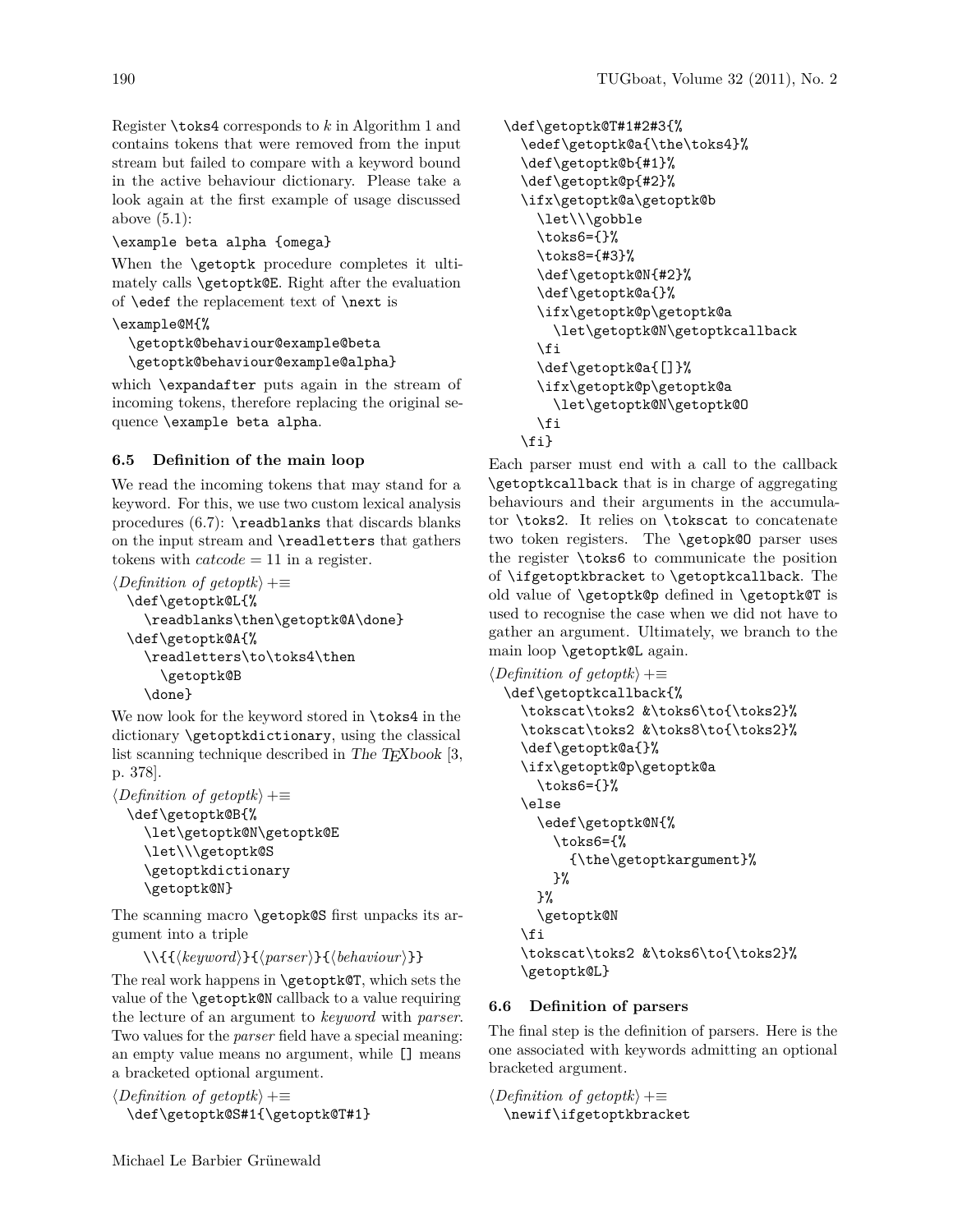```
\def\getoptk@O{%
  \readblanks\then
    \futurelet\getoptk@t\getoptk@P
  \done}
\def\getoptk@P{%
 \ifx\getoptk@t[%]
    \toks6={\getoptkbrackettrue}%
    \let\getoptk@N\getoptk@Q
  \else
    \toks6={\getoptkbracketfalse}%
    \let\getoptk@N\getoptkcallback
 \int f\getoptk@N}
\def\getoptk@Q[#1]{%
  \getoptkargument={#1}%
  \getoptkcallback}
```
We next define a meta-parser and use it to define a parser for integers. This meta-parser gives access to internal TEX parsers associated with the various types of registers: to parse a value that is a valid righthand-side for a *dimen* register, it must be provided a scratch *dimen* register, and so on. The value of this register is modified within a group, so any register is suitable as an argument for the meta-parser.

```
\langle Definition \ of \ get optk \rangle + \equiv\def\getoptkmetaparser#1{%
    \def\getoptkmetaparser@r{#1}%
    \afterassignment\getoptkmetaparser@A
    #1}
  \def\getoptkmetaparser@A{%
    \beginnext
    \toks2=\expandafter{%
      \getoptkmetaparser@r
    }%
    \edef\next{%
      \noexpand
      \getoptkmetaparser@B{\the\toks2}%
    }%
    \endnext}
  \def\getoptkmetaparser@B#1{%
    \edef\getoptk@N{%
      \getoptkargument={\the#1}%
    }%
    \getoptk@N
    \getoptkcallback}
```

```
\def\getoptkcountparser{%
     \getoptkmetaparser{\count0 }}
\langle Definition \ of \ getoptk \rangle + \equiv\langle More~parsers \rangle
```
We similarly define

```
\getoptkdimenparser,
\getoptkskipparser and
\getoptktoksparser
```
in *More parsers*, but omit these details.

It is possible to define new parsers by following the pattern of \getoptcallback: use a \beginnext/ \endnext pair to read the *argument* and then arrange for \next to expand to

\getoptkargument={*argument*}\getoptkcallback.

### **6.7 Lexical analysis procedures**

We define two macros performing a simple task related to lexical analysis. The first one, \readblanks, has the seemingly simple task of discarding blank tokens on the input stream and triggering a callback when it finds the first non-blank token. The second one, \readletters, gathers in a register the largest prefix of catcode 11 tokens found in the input stream, and triggers a callback.

The T<sub>E</sub>X primitive \ignorespaces does not support any callback. Thus we have to implement a macro of our own achieving this effect. It is not as easy as it seems, though at a high level, the task looks straightforward. We denote our callback by *c*:

| <b>Algorithm 2</b> Reading white space    |
|-------------------------------------------|
| $f \leftarrow true$                       |
| while $f = true$ do                       |
| $t \leftarrow$ incoming token             |
| if $t$ is a space or a newline token then |
| discard t                                 |
| else                                      |
| $f \leftarrow false$                      |
| end if                                    |
| end while                                 |
| trigger $c$                               |
|                                           |

We use \futurelet to scan incoming tokens and therefore need to bind a space token and a newline token to some control sequences. We can then apply \ifx to compare the incoming token and these control sequences. Binding these tokens to control sequences cannot be done with a simple **\let** as they would then be overlooked by T<sub>E</sub>X. But a clever use of \futurelet will do:

```
\langle Lexical\ analysis\ procedures \rangle \equiv\begingroup
  \catcode'\*=13
  \def*#1{}
  \global\futurelet\spacetoken*^^20\relax
  \global\futurelet\newlinetoken*^^0a\relax
  \endgroup
```
The main loop uses \futurelet to get an incoming token and test it in turn against \spacetoken, \newlinetoken, \par and \input to make the decision of exiting the loop with \readblanks@E, discarding a blank with \readblanks@S or a paragraph with